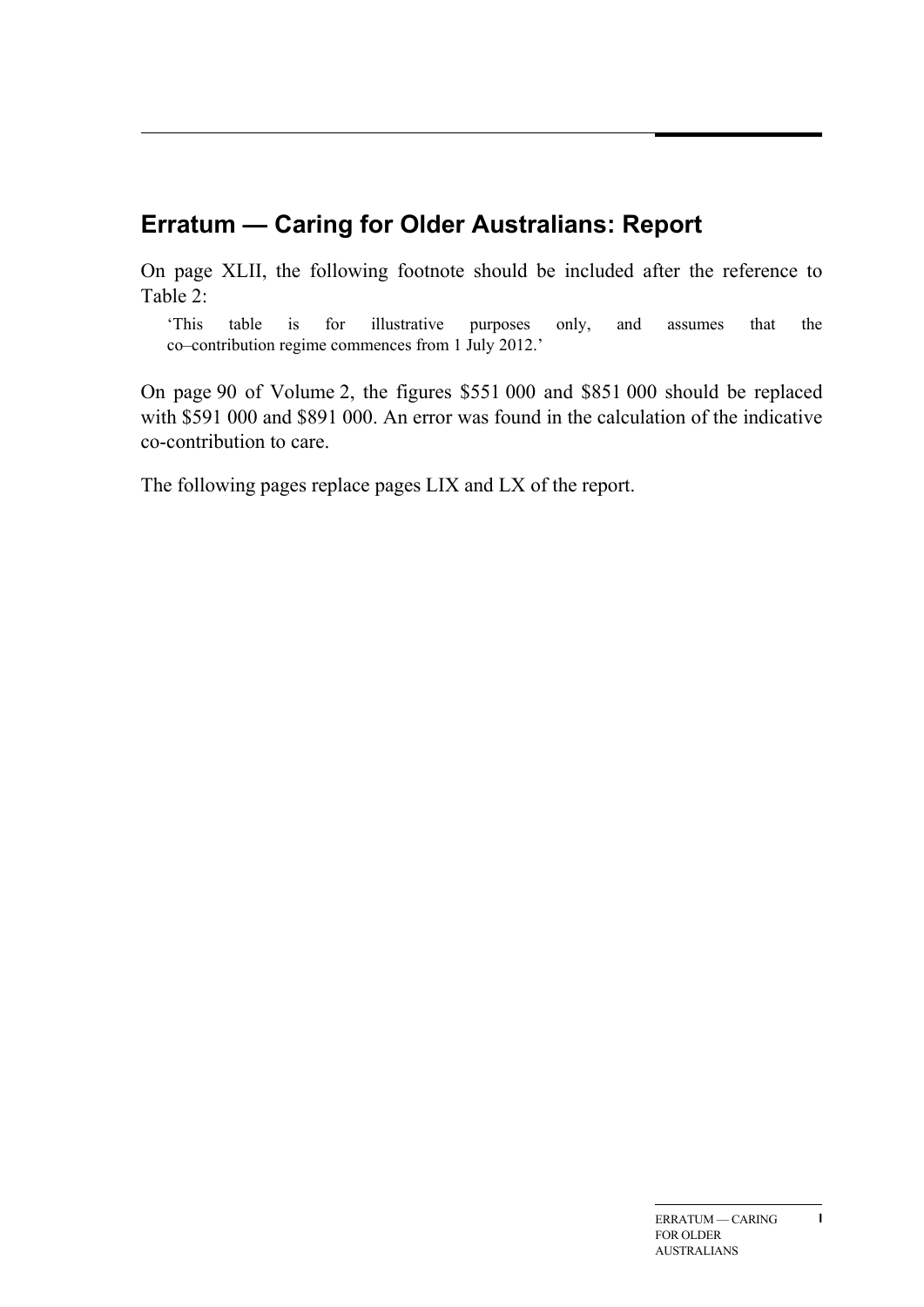| per fortnight<br>per fortnight |                                         |
|--------------------------------|-----------------------------------------|
| 40.00<br>961.40                |                                         |
| 195.13<br>961.40               |                                         |
| 240.38<br>961.40               |                                         |
| 240.38<br>961.40               |                                         |
| 240.38<br>961.40               |                                         |
| 240.38<br>961.40               |                                         |
| 240.38<br>961.40               |                                         |
|                                | Total care cost<br>Care co-contribution |

### Table C.1 **Community care cameos — single persons**  (dollars)

#### Table C.2 **Community care cameos — couple, one person receiving care**  (dollars)

| Person              | Home                            | Total care cost | Care co-contribution |
|---------------------|---------------------------------|-----------------|----------------------|
|                     | 50% of equity for<br>means test | per fortnight   | per fortnight        |
| Full-age pensioner  | No                              | 961.40          | 40.00                |
| Full-age pensioner  | 500 000                         | 961.40          | 115.38               |
| Full-age pensioner  | 1 million                       | 961.40          | 195.13               |
| Part-age pensioner  | 500 000                         | 961.40          | 139.15               |
| Part-age pensioner  | 1 million                       | 961.40          | 218.90               |
| Self-funded retiree | 500 000                         | 961.40          | 175.16               |
| Self-funded retiree | 1 million                       | 961.40          | 240.38               |

## **Residential care**

The following cameos are based on a couple where one person needs to enter residential care for a service involving an annual total care cost of \$35 000, the other remaining in the home. The assessed co-contribution for care could be obtained through the Commission's proposed Australian Aged Care Home Credit scheme to access the person's share of their home equity (which excludes the share of a spouse or other 'protected person'). The relevant care co-contributions for the cameos are shown at table C.3.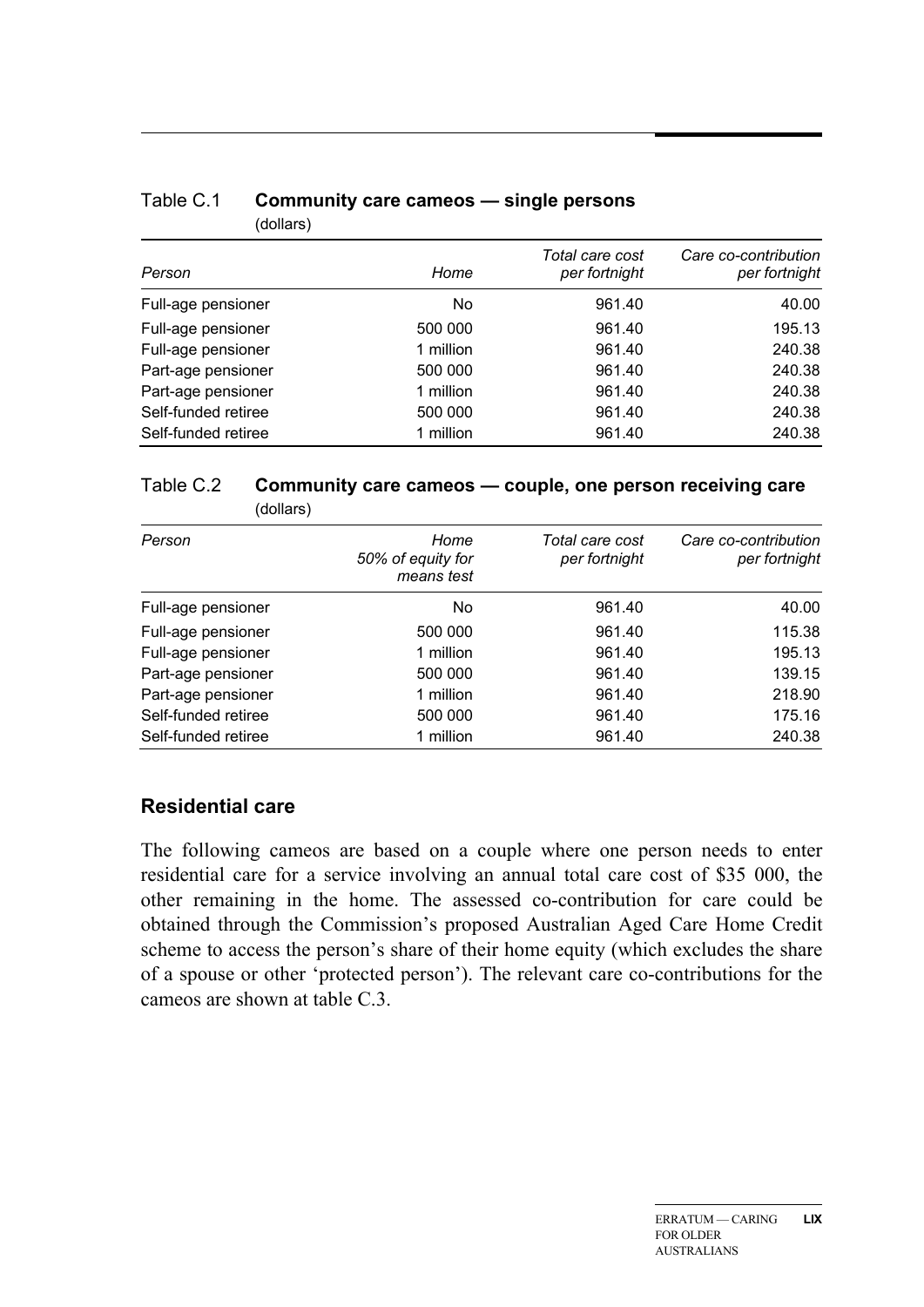### Table C.3 **Residential care cameos — care co-contributions for a couple, one person in residential care**

(dollars)

| Person              | Home<br>50% of equity for<br>means test | Total care cost<br>per fortnight | Care co-contribution<br>per fortnight |
|---------------------|-----------------------------------------|----------------------------------|---------------------------------------|
|                     | No.                                     | 1346.15                          | 0                                     |
| Full-age pensioner  |                                         |                                  |                                       |
| Full-age pensioner  | 500 000                                 | 1346.15                          | 94.23                                 |
| Full-age pensioner  | 1 million                               | 1346.15                          | 205.88                                |
| Part-age pensioner  | 500 000                                 | 1346.15                          | 127.50                                |
| Part-age pensioner  | 1 million                               | 1346.15                          | 239.15                                |
| Self-funded retiree | 500 000                                 | 1346.15                          | 177.92                                |
| Self-funded retiree | 1 million                               | 1346.15                          | 289.56                                |

In addition, the resident would be required to pay for his or her accommodation and everyday living expenses.

Accommodation charges (or bonds) would be paid according to the price published by the relevant residential care provider. For illustrative purposes, an accommodation charge of \$50 per day, or \$700 per fortnight, has been used.

All residents (including supported residents) pay the everyday living expense of \$553.05 per fortnight (84 per cent of the basic single rate Age Pension).

The total cost of residential care, including accommodation, care and everyday living expenses, is illustrated in table C.4.

|                     | (dollars)                                  |                                |                                                                             |                                          |                        |
|---------------------|--------------------------------------------|--------------------------------|-----------------------------------------------------------------------------|------------------------------------------|------------------------|
| Person              | Home<br>50% of equity<br>for means<br>test | Accommodation<br>per fortnight | Everyday living<br>expenses<br>per fortnight<br>(84% of the<br>Age Pension) | Care<br>co-contribution<br>per fortnight | Total<br>per fortnight |
| Full-age pensioner  | No                                         | 0                              | 553.05                                                                      | 0                                        | 553.05                 |
| Full-age pensioner  | 500 000                                    | 700                            | 553.05                                                                      | 94.23                                    | 1347.28                |
| Full-age pensioner  | 1 million                                  | 700                            | 553.05                                                                      | 205.88                                   | 1458.93                |
| Part-age pensioner  | 500 000                                    | 700                            | 553.05                                                                      | 127.50                                   | 1380.55                |
| Part-age pensioner  | 1 million                                  | 700                            | 553.05                                                                      | 239.15                                   | 1492.20                |
| Self-funded retiree | 500 000                                    | 700                            | 553.05                                                                      | 177.92                                   | 1430.97                |
| Self-funded retiree | 1 million                                  | 700                            | 553.05                                                                      | 289.56                                   | 1542.61                |

#### Table C.4 **Residential care cameos — total cost covering one person in residential care, partner remaining at home**  (dollars)